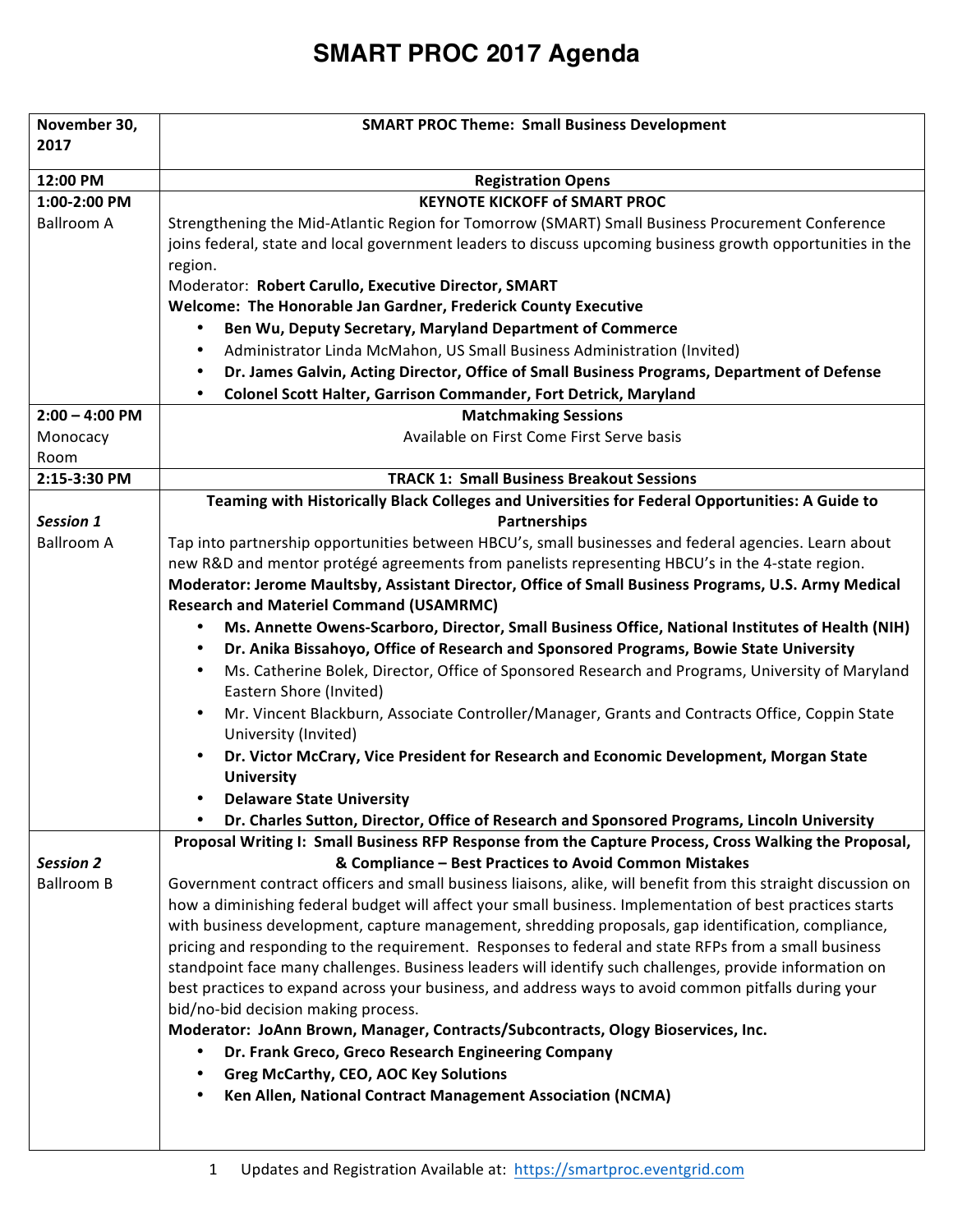| <b>Session 3</b>  | <b>Identifying, Marketing and Shaping Your Business Pipeline</b>                                                                                     |
|-------------------|------------------------------------------------------------------------------------------------------------------------------------------------------|
| Ballroom C/D      | The SBA and Maryland PTAC are vital resources for small businesses to successfully compete in the                                                    |
|                   | government marketplace.                                                                                                                              |
|                   | Moderator: Gloria Berthold Larkin, CEO, TARGET.GOV                                                                                                   |
|                   | Mary Lee Kolich, Government Contract Counselor, Maryland Procurement Technical Assistance<br>$\bullet$<br><b>Center</b>                              |
|                   | Valerie Robinson, Business Opportunity Specialist, Small Business Administration, Baltimore                                                          |
|                   | <b>District Office</b>                                                                                                                               |
|                   | Tom Johnson, Set-Aside Alert<br>$\bullet$                                                                                                            |
|                   | James Bratten, CEO and President, EZGOVOPPS<br>$\bullet$                                                                                             |
| <b>Session 4</b>  | <b>SMART Working Groups Discussion for Small Business</b>                                                                                            |
| Ballroom E/F      | Strengthening the Mid-Atlantic Region for Tomorrow (SMART) is more than SMART PROC. Come join this                                                   |
|                   | session to share the SMART focus groups and get plugged in to regional, national and international S&T                                               |
|                   | initiatives                                                                                                                                          |
|                   | Moderator: Robert Carullo, Executive Director, SMART                                                                                                 |
|                   | Infrastructure (A Joint Group Priority Program): Robert Carullo, Executive Director, SMART<br>$\bullet$                                              |
|                   | Advanced Manufacturing: Mike Galiazzo, President, Regional Manufacturing Institute of<br><b>Maryland</b>                                             |
|                   | STEM (Science Technology Engineering Math) Education/Workforce Development: Tony Fowler,<br>$\bullet$                                                |
|                   | <b>Education Chair, SMART</b>                                                                                                                        |
|                   | Economic Development: Rob Mazzuca, COO, Green Labs Financial<br>$\bullet$                                                                            |
|                   | Veterans Affairs: Mike Ferraro, Chief Door Opener & Founder, Bridging The Gap<br>$\bullet$                                                           |
|                   | Information Technology (IT) / Modeling & Simulation: John Lacontora, President, Mid-Atlantic<br>$\bullet$                                            |
|                   | <b>Institute for Modeling &amp; Analysis</b>                                                                                                         |
|                   | Health Care IT: Dr. Moulick, CEO, Globe Healer<br>$\bullet$                                                                                          |
|                   | Agriculture / Food Technology: Kevin Doyle, CEO, Envista Farms<br>$\bullet$                                                                          |
|                   | Homeland Security / Cyber: Andrew Brenner, Business Development,<br>$\bullet$                                                                        |
|                   | Defense / Acquisition Reform: Bill Leach, Air Launch & Recovery S&T Director, Naval Air Systems<br>$\bullet$                                         |
|                   | Command                                                                                                                                              |
|                   |                                                                                                                                                      |
| 3:45-5:00PM       | <b>TRACK 2 Small Business Breakout Sessions</b>                                                                                                      |
|                   | Proposal Writing II: Government Review of Proposals, Management, Compliance and Technical Review:<br><b>Understanding the Government Perspective</b> |
| <b>Session 5</b>  | Contracting Officers from various government entities explain the complexity of RFPs, and the likelihood of                                          |
| <b>Ballroom A</b> | your proposal being derailed by overlooking administrative and/or technical requirements.                                                            |
|                   | Moderator: Phil Jaurigue, President and CEO, Sabre Systems, Inc SMART Board Chairman                                                                 |
|                   | Pete Hunter, Associate Director, Office of Small Business Programs, Army Medical Command<br>٠<br>(MEDCOM)                                            |
|                   | Kelly Green, Contracting Officer, US Army Medical Research Acquisition Activity (USAMRAA)<br>$\bullet$                                               |
|                   | Amy Brown, Senior Acquisition Management Liaison Officer, US Army Medical Materiel<br>٠                                                              |
|                   | <b>Development Activity (USAMMDA)</b>                                                                                                                |
|                   | James Chestnut, Director, Acquisitions Division, Office of Inspector General, Health and Human<br>$\bullet$                                          |
|                   | <b>Services</b>                                                                                                                                      |
|                   | John Murray, NAWCAD Pax SB Professional<br>$\bullet$                                                                                                 |
| Session 6         | <b>Traditional and Non-Traditional Funding Options for Small Business</b>                                                                            |
| <b>Ballroom B</b> | Industry experts discuss funding opportunities, and requirements related to the various programs.                                                    |
|                   | Panelists from traditional and non-traditional institutions will discuss ways to finance your business.                                              |
|                   | Moderator & Panelist: Richard Lewis, FEC Ltd.                                                                                                        |
|                   |                                                                                                                                                      |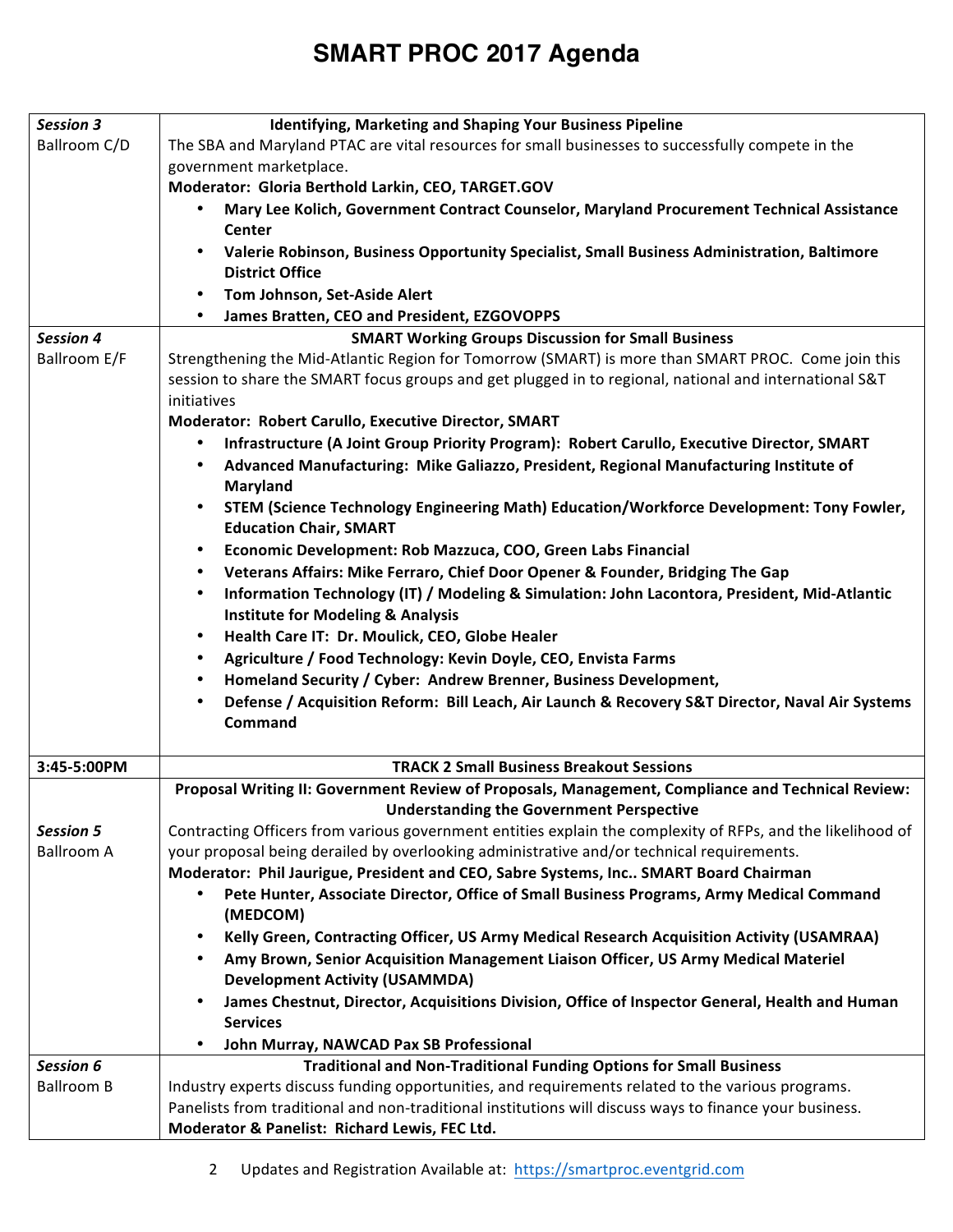|                  | <b>James Edmonds, PNC</b><br>$\bullet$                                                                   |
|------------------|----------------------------------------------------------------------------------------------------------|
|                  | Harry Weetenkamp, SVP & Chief Lending Officer, Frederick County Bank                                     |
|                  | Gaye Boyette, Manufacturers & Traders Trust (M&T Bank)<br>$\bullet$                                      |
|                  | Besu Feleke, Navy Federal Credit Union<br>$\bullet$                                                      |
| <b>Session 7</b> | SBIR/STTR: Attracting Non-Dilutive Funding for Small Business                                            |
| Ballroom C/D     | Can your small business achieve mission goals for the Federal Government through disruptive innovation?  |
|                  | Together, the Federal Small Business Innovation Research (SBIR) and the Small Business Technology        |
|                  | Transfer (STTR) programs fund \$2.5M in projects each year, as "America's Seed Fund.". Health technology |
|                  | and life sciences firms can access non-dilutive funding through several agencies and components. This    |
|                  | panel will include experts from the SBIR/STTR Programs of the National Institutes of Health (NIH), the   |
|                  | Department of Defense (DoD), and USAMRMC (U.S. Army medical topics and the Defense Health Agency),       |
|                  | as well as a representative from the Maryland Technology Development Corporation (TEDCO). Panelists      |
|                  | will walk you through key agency mission areas, important differences between the programs, and how to   |
|                  | locate the right funding opportunity for your small business.                                            |
|                  | Moderator: Darryl Sampey, CEO, BioFactura, Inc.                                                          |
|                  | John "JP" Kim, Director, SBIR/STTR Program Manager, National Institutes of Health<br>$\bullet$           |
|                  | David Sikora, Acting Director, Program Administration, Department of Defense SBIR/STTR<br>$\bullet$      |
|                  | Mark Flohr, Director, Defense Threat Reduction Agency (DTRA) SBIR (Invited)<br>$\bullet$                 |
|                  | J.R. Myers, SBIR Project Manager, USAMRMC (U.S. Army Medical and Defense Health Agency<br>$\bullet$      |
|                  | <b>SBIR/STTR topics)</b>                                                                                 |
|                  | Ron Kaese, Director, Federal Programs, Maryland Technology Development Corporation (TEDCO)<br>$\bullet$  |
|                  | Barry Bonage, Executive Director, Maryland/Israel Development Center<br>$\bullet$                        |
| <b>Session 8</b> | <b>SMART International Projects for Business Partnerships</b>                                            |
| Ballroom E/F     | SMART is more than just SMART PROC. SMART International Focus Group will discuss ground level            |
|                  | international business development opportunities for your small business and other working groups. Join  |
|                  | international Embassy leaders discuss a new project for US/Curaçao partnership, India and Italy          |
|                  | Partnerships.                                                                                            |
|                  | Moderator: Robert Carullo, Executive Director, SMART                                                     |
|                  | Ian MacDonald, President, Curaçao-Multi Commodities Centre (CMCC) International Project<br>$\bullet$     |
|                  | Prime Minister of Curaçao Eugene Rhuggenaath (Invited)<br>$\bullet$                                      |
|                  | Curaçao Trade Minister Dr. Steve Martina<br>$\bullet$                                                    |
|                  | Dr. Daniel Johnson, Bahamas LEAP<br>$\bullet$                                                            |
| 5:00-8:00PM      | <b>Business, Banter &amp; Beer Networking Reception &amp; Silent Auction</b>                             |
| Casey's Grill    | Join for Networking and support the Silent Auction to benefit Veterans affected by Recent Hurricanes     |
|                  |                                                                                                          |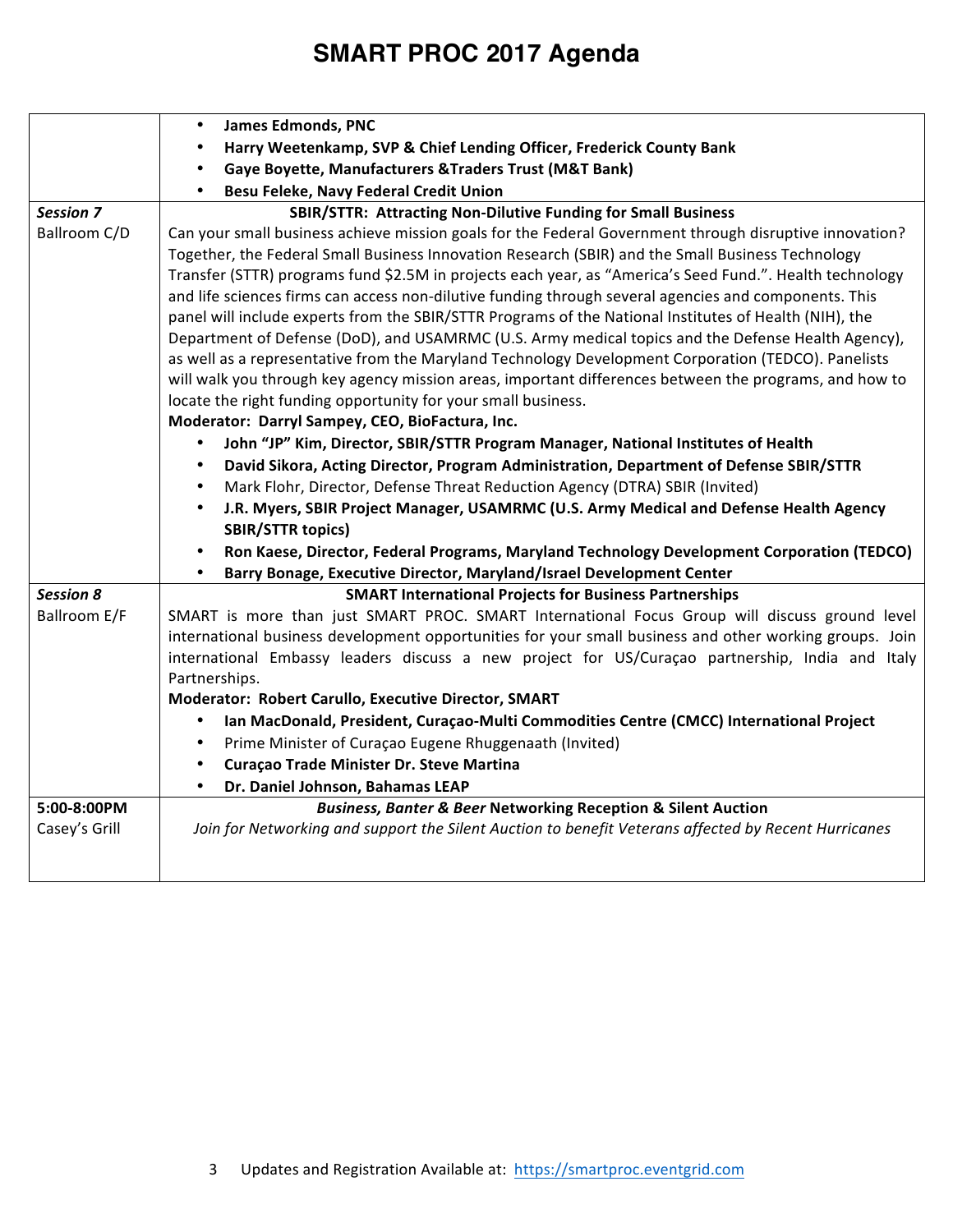| December 1,<br>2017  | <b>SMART PROC Theme: Federal and State Opportunities for Small Business</b>                                           |
|----------------------|-----------------------------------------------------------------------------------------------------------------------|
| 7:00 - 8:00AM        | <b>Registration and Breakfast</b><br>Sponsored by TBD                                                                 |
| 8:00-9:15AM          | <b>KEYNOTE Session</b>                                                                                                |
| Ballroom A & B       | SMART brings together experienced leaders, with over 100 years of combined budget and military                        |
|                      | experience. Leaders and key members of Congress, Office of Management and Budget, Department of                       |
|                      | Defense, US Army Medical Research and Materiel Command, and US Army Communications and                                |
|                      | Electronics Command will discuss the budget and priorities for the overall mission.                                   |
|                      | Moderator: Mr. Robert Carullo, Executive Director, SMART                                                              |
|                      | Welcome: Governor Larry Hogan, State of Maryland (Invited)                                                            |
|                      | Senator Chris Van Hollen, Maryland<br>$\bullet$                                                                       |
|                      | The Honorable Mick Mulvaney, Director, Office of Management and Budget (Invited)<br>$\bullet$                         |
|                      | Mr. Tommy Marks, SES, Director, Office of Small Business Programs, US Army<br>٠                                       |
|                      | Major General Barbara Holcomb, Commanding General, US Army Medical Research and<br>٠                                  |
|                      | <b>Materiel Command (USAMRMC)</b>                                                                                     |
|                      | Mr. Kenyata Wesley, SES, Director, Army Contracting Command - APG<br>$\bullet$                                        |
|                      | Mr. John S. Willison, SES, Deputy to the Commanding General, US Army Research,<br>$\bullet$                           |
|                      | <b>Development and Engineering Command</b>                                                                            |
| 9:15-9:30 AM         | <b>Break</b>                                                                                                          |
| 9:30-10:45 AM        | Track 1                                                                                                               |
|                      | U.S. Army Medical Research and Materiel Command (USAMRMC)                                                             |
| Session 1            | The US Army Medical Research Acquisition Activity will illuminate how small business products and                     |
| <b>Super Session</b> | services are procured for the U.S. Army Medical Research and Materiel Command. Program Leads will                     |
| <b>Ballroom A</b>    | describe the challenges of operating within the Army budget constraints and reveal projected contract                 |
|                      | needs and priorities.                                                                                                 |
|                      | Moderator & Panelist: MG Barbara Holcomb, Commanding General, US Army Medical Research and<br><b>Materiel Command</b> |
|                      | Kathleen Berst, Deputy Commander of Acquisition, US Army Medical Materiel Development                                 |
|                      | <b>Activity (USAMMDA)</b>                                                                                             |
|                      | Colonel Carl Irvin Shaia, Director of Administration, US Army Medical Research Institute of                           |
|                      | <b>Infectious Diseases (USAMRIID)</b>                                                                                 |
|                      | Colonel Wanda L. Salzer, US Air Force Medical Service Director, Congressionally Directed<br>$\bullet$                 |
|                      | <b>Medical Research Programs (CDMRP)</b>                                                                              |
|                      | LTC Jaime Anderson, Director, G-3/5 Office, USAMRMC<br>٠                                                              |
|                      | Ms. Laurie Hovermale, Chief of Business Operations, US Army Medical Research Acquisition<br>٠                         |
|                      | <b>Activity (USAMRAA)</b>                                                                                             |
|                      | Mr. Jerome Maultsby, Assistant Director, Office of Small Business Programs, U.S. Army                                 |
|                      | Medical Research and Materiel Command TBD, US Army Medical Research and Materiel                                      |
|                      | <b>Command (USAMRMC)</b>                                                                                              |
|                      | Team Aberdeen Proving Ground: Technology, Modern Warfare and Small Business                                           |
| <b>Session 2</b>     | The role of technology in today's modern warfare is rapidly expanding. The Army's premier Command,                    |
| <b>Super Session</b> | Control, Communications, Computers, Intelligence, Surveillance, and Reconnaissance (C4ISR) capability                 |
| <b>Ballroom B</b>    | providers join CECOM and RDECOM to discuss the future acquisition forecast on Army Streamlining, and                  |
|                      | how it will affect small business. Senior leaders will provide first-hand insight into the development of             |
|                      | break-through technology for the Soldiers, and how changing requirements, current operational needs,                  |
|                      | rapid acquisition, future acquisitions and Army budgetary constraints will have an impact on the                      |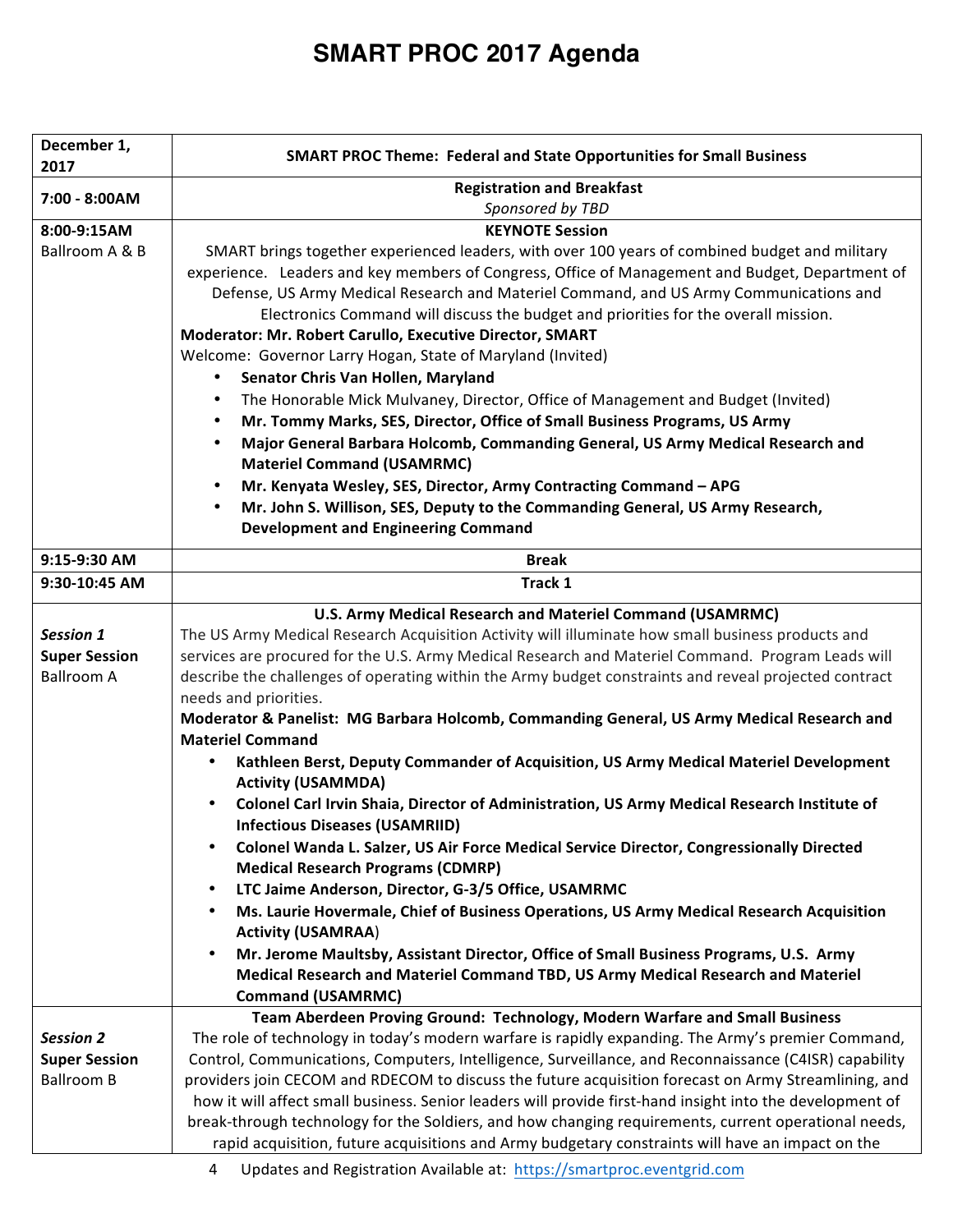|                     | Command.                                                                                                                                                                                                             |
|---------------------|----------------------------------------------------------------------------------------------------------------------------------------------------------------------------------------------------------------------|
|                     | Moderator & Panelist: Andrea S. Armstrong, Director, OSBP-APG, Office of Small Business Programs,                                                                                                                    |
|                     | <b>Aberdeen Proving Ground</b>                                                                                                                                                                                       |
|                     | John S. Willison, SES, Deputy to the Commanding General, US Army Research, Development<br>$\bullet$<br>and Engineering Command                                                                                       |
|                     | Mr. Joe Bucci, Deputy Program Executive Officer, IEW&S                                                                                                                                                               |
|                     | Mr. Michael Hedley, Director Business Management Division, Program Executive Officer, PEO<br>C <sub>3</sub> T                                                                                                        |
|                     | Dr. Jason Roos, Deputy Executive Officer, JPEO - CBD<br>$\bullet$                                                                                                                                                    |
|                     | Matt Shoultz, Software Engineering Command (SEC), US Army CECOM<br>$\bullet$                                                                                                                                         |
|                     | Gary Salomon, Integrated Logistics Support Center, (ILSC), US Army CECOM<br>$\bullet$                                                                                                                                |
|                     |                                                                                                                                                                                                                      |
|                     | Contracting with the Intelligence Community: the Mission Grows as the Budget Shrinks                                                                                                                                 |
| <b>Session 3</b>    | Contracting with the Intelligence Community (IC) can seem daunting for small business. Contracting with                                                                                                              |
| Ballroom C/D        | the IC can be challenging in obtaining security clearances and understanding requirements in a classified                                                                                                            |
|                     | environment. This session will discuss the security landscape in an unclass setting to provide small                                                                                                                 |
| <b>NO RECORDING</b> | business with an understanding of the threat and needs to complete the mission.                                                                                                                                      |
| &                   | Moderator: Major General Patrick Higgins, US Army Retired, Director Business Development,                                                                                                                            |
| <b>PHOTOGRAPHY</b>  | Goldbelt, Inc.                                                                                                                                                                                                       |
| <b>PERMITTED</b>    | Cathy Smith, Deputy Director, Office of Selective Acquisitions, Department of Homeland                                                                                                                               |
|                     | Security, Office of the Chief Procurement Officer (DHS)                                                                                                                                                              |
|                     | Barry Lake, Chief of Information Assurance Capabilities Program Executive Office, National<br>$\bullet$                                                                                                              |
|                     | <b>Security Agency</b>                                                                                                                                                                                               |
|                     | Karen Mumford, Director Small Business Programs, Defense Intelligence Agency<br>$\bullet$                                                                                                                            |
|                     | Brad MacLeer, Leidos, Inc.(Invited)<br>$\bullet$                                                                                                                                                                     |
|                     | Martin Barrett, Director of Cyber and Analytics, Lockheed Martin Cyber Solutions<br>$\bullet$                                                                                                                        |
|                     |                                                                                                                                                                                                                      |
| <b>Session 4</b>    | Mid-Atlantic Federal & Military Construction: Current and Future Opportunities in a \$1Billion Industry<br>With its close proximity to Washington, DC and federal facilities, Maryland is positioned to receive over |
| Ballroom E/F        | \$1Billion in Federal and Military construction projects in FY18 on installations in the Region. This panel                                                                                                          |
|                     | will bring leaders from the USACE, IMCOM, USAF, NAVFAC, GSA and prime contractors to discuss future                                                                                                                  |
|                     | construction projects, and who has small business goals on current and future opportunities.                                                                                                                         |
|                     | Moderator: Ms. Helen Propheter, Executive Director, Frederick County Office of Economic                                                                                                                              |
|                     | Development                                                                                                                                                                                                          |
|                     | Mr. Richard Drake, RA, CI5 Construction, NAVFAC Washington                                                                                                                                                           |
|                     | Colonel Lisa Mabbutt, Civil Engineer, US Air Force (Invited)<br>٠                                                                                                                                                    |
|                     | Colonel Edward Chamberlayne, District Engineer, U.S. Army Corps of Engineers, Baltimore<br>$\bullet$                                                                                                                 |
|                     | <b>District</b>                                                                                                                                                                                                      |
|                     | Mr. Kenneth Mitchell, Chief Minor Construction Projects, MICC-Atlantic, Fort Belvoir (Invited)<br>$\bullet$                                                                                                          |
|                     | Syreeta Dyson, General Services Administration<br>$\bullet$                                                                                                                                                          |
|                     | Matt Sellman, Project Manager, Whiting-Turner Contracting Company<br>$\bullet$                                                                                                                                       |
|                     | Jennifer Kauffman, KBR Wyle<br>$\bullet$                                                                                                                                                                             |
| 10:45-11:00 AM      | <b>Break</b>                                                                                                                                                                                                         |
| $11:00AM -$         |                                                                                                                                                                                                                      |
| 12:15PM             | Track 2                                                                                                                                                                                                              |
|                     | Contracting with the Military: Priorities and Budget for FY19 for Small Business                                                                                                                                     |
| <b>Session 5</b>    | The Small Business Offices of key Commands on Installations in Maryland will uncover the Army and                                                                                                                    |
| <b>Ballroom A</b>   | Navy small business spend and available opportunities for small business. Learn how to develop your                                                                                                                  |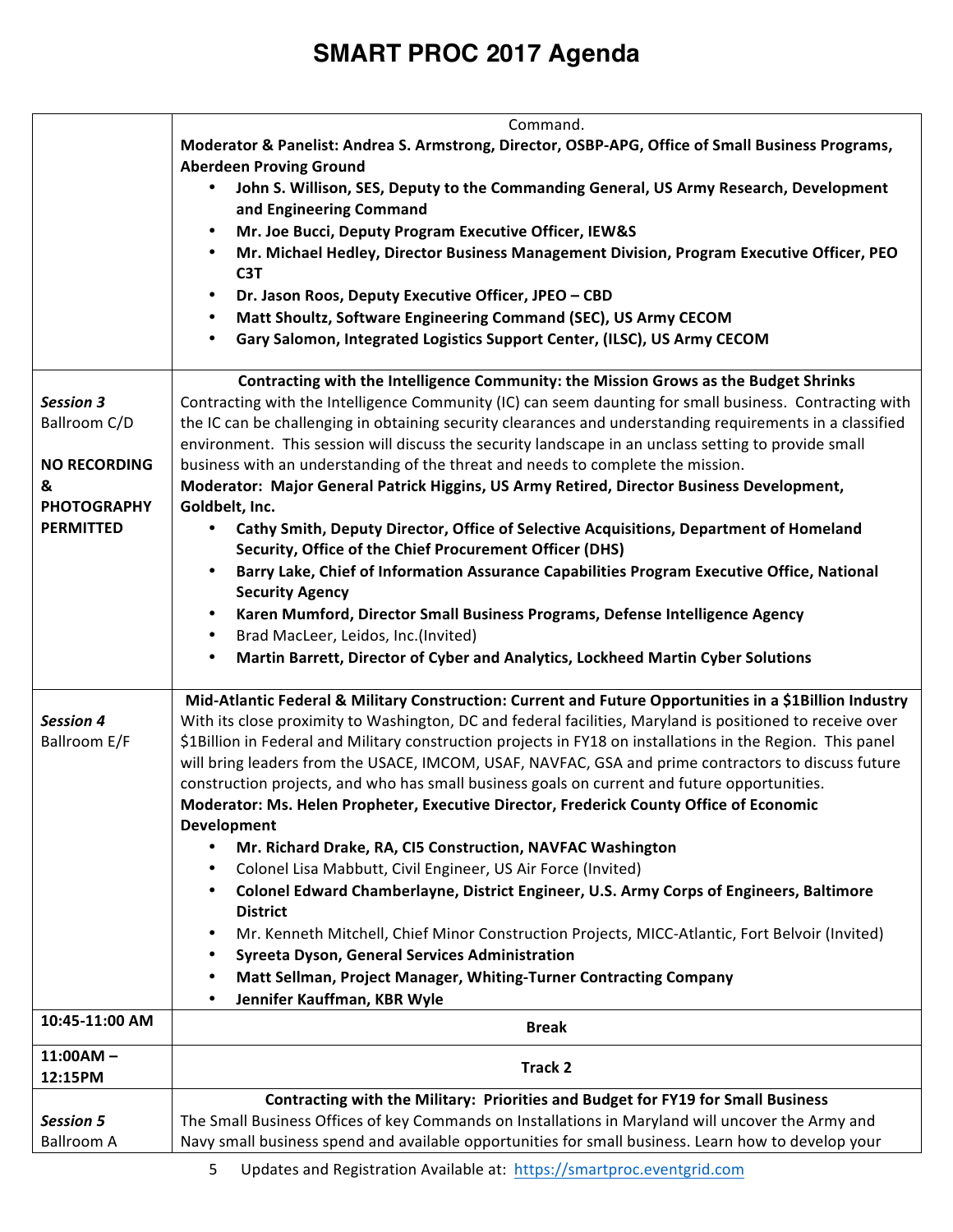|                                        | business pipeline, understanding the agency forecast, requirements and how to increase your Pwin.<br>Discussion of DFAR changes and helpful tips in responding to RFP's.<br>Moderator: Peter Hunter, Associate Director, Office of Small Business Programs, US Army Medical<br>Command<br>Nancy Small, Director, Office of Small Business Programs, Army Materiel Command (Invited)<br>$\bullet$<br>Cassandra Martin, Office of Small Business Programs, Defense Health Agency (DHA) (Invited)<br>٠<br>David Christ, Associate Director, Office of Small Business Programs, Army Research Laboratory<br>٠<br>Harry Shank, (Acting) Associate Director, Office of Small Business Programs, National Guard<br>$\bullet$<br><b>Bureau</b><br>Marianna "Mimi" McReal, Small Business Programs Officer, Naval Medical Logistics Command<br>٠<br>Andrea S. Armstrong, Director, OSBP-APG, Office of Small Business Programs,<br>$\bullet$<br><b>Aberdeen Proving Ground</b> |
|----------------------------------------|-----------------------------------------------------------------------------------------------------------------------------------------------------------------------------------------------------------------------------------------------------------------------------------------------------------------------------------------------------------------------------------------------------------------------------------------------------------------------------------------------------------------------------------------------------------------------------------------------------------------------------------------------------------------------------------------------------------------------------------------------------------------------------------------------------------------------------------------------------------------------------------------------------------------------------------------------------------------------|
|                                        | Cyber Security: The Administration Has Changed, Threats Remain the Same, Priorities for Mission                                                                                                                                                                                                                                                                                                                                                                                                                                                                                                                                                                                                                                                                                                                                                                                                                                                                       |
| Session 6                              | Critical Systems and Infrastructure - a CISO Panel Discussion                                                                                                                                                                                                                                                                                                                                                                                                                                                                                                                                                                                                                                                                                                                                                                                                                                                                                                         |
| <b>Ballroom B</b>                      | Cyber security priorities have changed as we have transitioned into a new Administration, but the need                                                                                                                                                                                                                                                                                                                                                                                                                                                                                                                                                                                                                                                                                                                                                                                                                                                                |
| <b>NO RECORDING</b>                    | for security of big data, cloud storage, continuous monitoring of wired and wireless systems, and                                                                                                                                                                                                                                                                                                                                                                                                                                                                                                                                                                                                                                                                                                                                                                                                                                                                     |
| <b>OR</b>                              | protection from threats to infrastructure have not, if anything, they have vastly increased. Understanding                                                                                                                                                                                                                                                                                                                                                                                                                                                                                                                                                                                                                                                                                                                                                                                                                                                            |
| <b>PHOTOGRAPHY</b><br><b>PERMITTED</b> | cyber security in infrastructure from smart buildings to smart cars to smart systems - technology is<br>outpacing policy and requirements. Requirements are evolving, and will continue to do so. Your small                                                                                                                                                                                                                                                                                                                                                                                                                                                                                                                                                                                                                                                                                                                                                          |
|                                        | business needs to be familiar with these changes in critical infrastructure security. Leading cyber                                                                                                                                                                                                                                                                                                                                                                                                                                                                                                                                                                                                                                                                                                                                                                                                                                                                   |
|                                        | operators, from both government and industry, will provide you with the information you need to help                                                                                                                                                                                                                                                                                                                                                                                                                                                                                                                                                                                                                                                                                                                                                                                                                                                                  |
|                                        | navigate the future of cyber security and how your business will move forward and find success in this                                                                                                                                                                                                                                                                                                                                                                                                                                                                                                                                                                                                                                                                                                                                                                                                                                                                |
|                                        | new territory.                                                                                                                                                                                                                                                                                                                                                                                                                                                                                                                                                                                                                                                                                                                                                                                                                                                                                                                                                        |
|                                        | Moderator: Ms. Debbie Burrell, President, Burrell International Group, LLC & SMART PROC Chair                                                                                                                                                                                                                                                                                                                                                                                                                                                                                                                                                                                                                                                                                                                                                                                                                                                                         |
|                                        | Rod Turk, Acting Chief Information Officer, Department of Commerce<br>٠                                                                                                                                                                                                                                                                                                                                                                                                                                                                                                                                                                                                                                                                                                                                                                                                                                                                                               |
|                                        | Joe Albaugh, Chief Security Officer, Vivint, Inc.<br>٠                                                                                                                                                                                                                                                                                                                                                                                                                                                                                                                                                                                                                                                                                                                                                                                                                                                                                                                |
|                                        | Chris Lowe, Chief Information Security Officer, US Department of Agriculture<br>٠                                                                                                                                                                                                                                                                                                                                                                                                                                                                                                                                                                                                                                                                                                                                                                                                                                                                                     |
|                                        | Rick Mellendick, Chief Security Officer, PIA Achievers, LLC<br>$\bullet$                                                                                                                                                                                                                                                                                                                                                                                                                                                                                                                                                                                                                                                                                                                                                                                                                                                                                              |
|                                        | Ryan Easton, Manager, Global Defense and Intelligence, Lockheed Martin Computer Incident<br>$\bullet$<br><b>Response Team</b>                                                                                                                                                                                                                                                                                                                                                                                                                                                                                                                                                                                                                                                                                                                                                                                                                                         |
|                                        | Prime Contractors & Teaming Agreements: Strategies for Small Business Success                                                                                                                                                                                                                                                                                                                                                                                                                                                                                                                                                                                                                                                                                                                                                                                                                                                                                         |
| <b>Session 7</b>                       | Hear directly from Prime Contractors as they provide information on sub-contracting opportunities,                                                                                                                                                                                                                                                                                                                                                                                                                                                                                                                                                                                                                                                                                                                                                                                                                                                                    |
| Ballroom C/D                           | discuss their top subcontracting NAICS codes tips for teaming agreements, and marketing to capture post                                                                                                                                                                                                                                                                                                                                                                                                                                                                                                                                                                                                                                                                                                                                                                                                                                                               |
|                                        | - award task orders. Discussion of IDIQ contracts awards, task orders and teaming opportunities will                                                                                                                                                                                                                                                                                                                                                                                                                                                                                                                                                                                                                                                                                                                                                                                                                                                                  |
|                                        | provide small business with insight for doing business with Primes and developing past performance                                                                                                                                                                                                                                                                                                                                                                                                                                                                                                                                                                                                                                                                                                                                                                                                                                                                    |
|                                        | reports. Panelists will discuss mentor- protégé agreements, work share with subcontractors, benefits for                                                                                                                                                                                                                                                                                                                                                                                                                                                                                                                                                                                                                                                                                                                                                                                                                                                              |
|                                        | doing business with primes, and helpful tips for small business subcontracting plans.                                                                                                                                                                                                                                                                                                                                                                                                                                                                                                                                                                                                                                                                                                                                                                                                                                                                                 |
|                                        | Moderator: Frank Blanchard, Public Affairs, Leidos Biomedical                                                                                                                                                                                                                                                                                                                                                                                                                                                                                                                                                                                                                                                                                                                                                                                                                                                                                                         |
|                                        | Kate McManus, Westat, Inc. (Invited)                                                                                                                                                                                                                                                                                                                                                                                                                                                                                                                                                                                                                                                                                                                                                                                                                                                                                                                                  |
|                                        | Accenture                                                                                                                                                                                                                                                                                                                                                                                                                                                                                                                                                                                                                                                                                                                                                                                                                                                                                                                                                             |
|                                        | Phil Jaurigue, President and CEO, Sabre Systems, SMART Board Chair                                                                                                                                                                                                                                                                                                                                                                                                                                                                                                                                                                                                                                                                                                                                                                                                                                                                                                    |
|                                        | Julie McGrath, General Dynamics Health Solutions (Invited)<br>٠<br>Dr. Harry Modrow, Division Manager, Director, Life Sciences, Leidos, Inc.<br>٠                                                                                                                                                                                                                                                                                                                                                                                                                                                                                                                                                                                                                                                                                                                                                                                                                     |
|                                        | Wayne Pizer, L-3 (Invited)                                                                                                                                                                                                                                                                                                                                                                                                                                                                                                                                                                                                                                                                                                                                                                                                                                                                                                                                            |
|                                        | Federal Healthcare Support Services, Healthcare IT and Medical Research and Development:                                                                                                                                                                                                                                                                                                                                                                                                                                                                                                                                                                                                                                                                                                                                                                                                                                                                              |
| <b>Session 8</b>                       | <b>Understanding Forecast Opportunities, Requirements and Agency Contract Vehicles</b>                                                                                                                                                                                                                                                                                                                                                                                                                                                                                                                                                                                                                                                                                                                                                                                                                                                                                |
| Ballroom E/F                           | If you want to connect with Federal Agencies and Prime Contractors, it is necessary to understand the                                                                                                                                                                                                                                                                                                                                                                                                                                                                                                                                                                                                                                                                                                                                                                                                                                                                 |
|                                        | unique challenges your small business faces in healthcare and medical R&D. Panelists discuss                                                                                                                                                                                                                                                                                                                                                                                                                                                                                                                                                                                                                                                                                                                                                                                                                                                                          |
|                                        | opportunities set-aside for small business and sub-contracting opportunities with prime contractors in                                                                                                                                                                                                                                                                                                                                                                                                                                                                                                                                                                                                                                                                                                                                                                                                                                                                |
|                                        |                                                                                                                                                                                                                                                                                                                                                                                                                                                                                                                                                                                                                                                                                                                                                                                                                                                                                                                                                                       |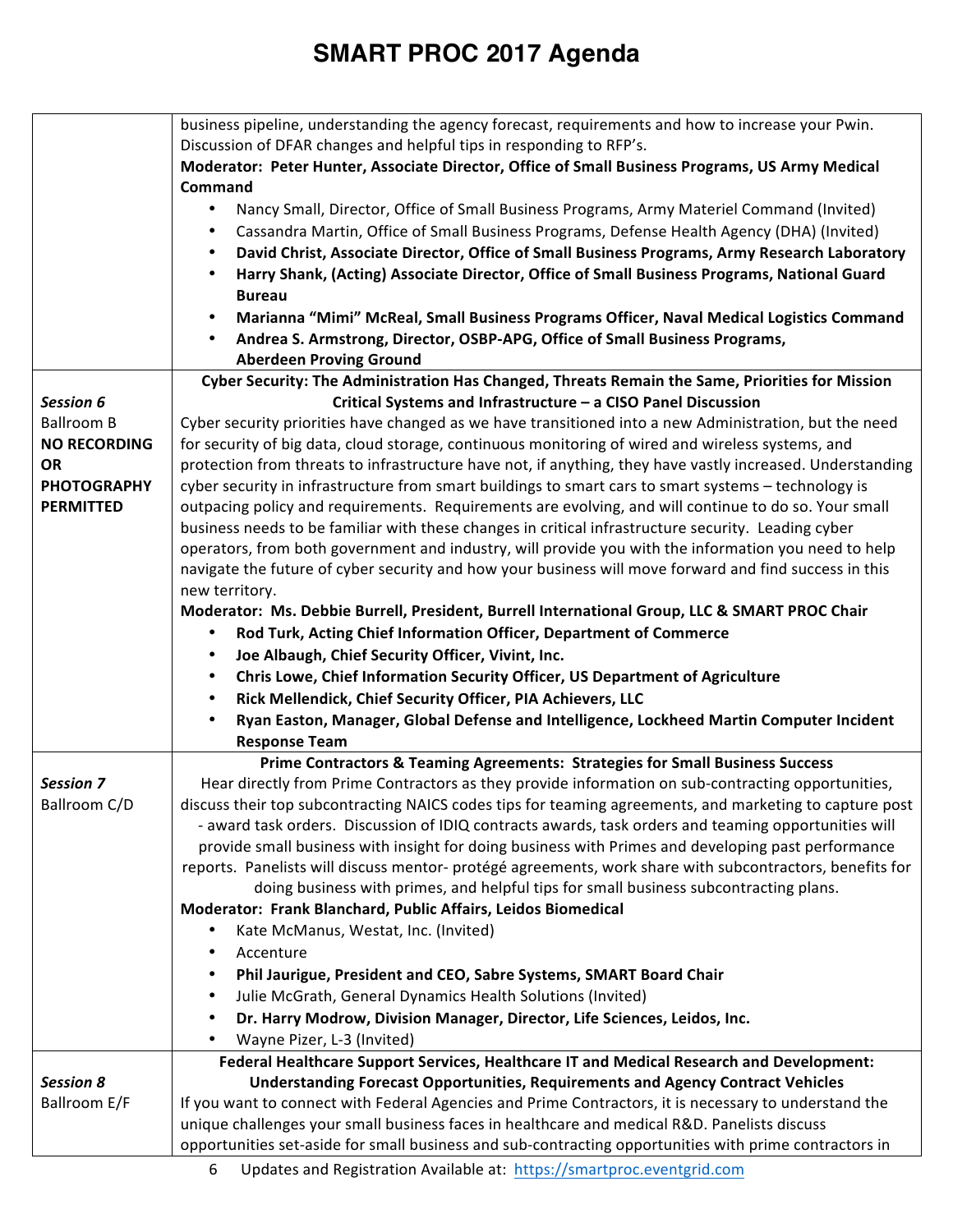|                   | this field, as well as future requirements associated with this industry. Discover the difference between                      |
|-------------------|--------------------------------------------------------------------------------------------------------------------------------|
|                   | various contract vehicles in use, and how and when these vehicles are used to complete the mission of                          |
|                   | each agency. Learn how your small business can become a federal market player.                                                 |
|                   | Moderator: Mr. Michael Bosley, President, Goldbelt C6, LLC                                                                     |
|                   | TBD, U.S. Food and Drug Administration (FDA) (Invited)<br>٠                                                                    |
|                   | Steve Grumbach, Leidos Biomedical, Inc.<br>٠                                                                                   |
|                   | Robert Burdette, Contract Specialist, National Institutes of Health, Category Management,                                      |
|                   | <b>Strategic Sourcing, and Data Analysis Branch</b>                                                                            |
|                   | Melissa Starinsky, Director, Office of Acquisition and Grants, Centers for Medicare and<br>$\bullet$                           |
|                   | <b>Medicaid Services (CMS)</b>                                                                                                 |
|                   | Crystal Showell, NCO 5, Department of Veterans Affairs (VA)                                                                    |
|                   | Lunch                                                                                                                          |
| 12:00-1:00 PM     | Sponsored by Leidos and Leidos Biomedical                                                                                      |
| 1:15-2:30 PM      | Track 3                                                                                                                        |
|                   |                                                                                                                                |
|                   | <b>Contracting with the Army Medical Command (MEDCOM)</b>                                                                      |
| <b>Session 9</b>  |                                                                                                                                |
| <b>Ballroom A</b> | US Army MEDCOM Contracting is a dynamic and influential partner in Army Readiness. This session will                           |
|                   | provide industry with perspective from Army MEDCOM Contracting senior leaders. The two contracting                             |
|                   | activities, the US Army Health Contracting Activity (USAHCA), and the US Army Medical Research                                 |
|                   | Acquisition Activity (USAMRAA), will expand on medical specialty areas contracted by each. USAHCA is                           |
|                   | the lead for medical clinicians and ancillary services, medical support, and environment of care services,                     |
|                   | while USAMRAA is the spear head of medical R&D, and medical materiel development. Panelists will                               |
|                   | also discuss how small business is incorporated into MEDCOM Contracting as a whole and can provide                             |
|                   | needed support to their mission to care for the warfighter and their families.                                                 |
|                   |                                                                                                                                |
|                   | Moderator: Mr. Lamont "Monte" Kapec, Head of the Contracting Activity, US Army Medical Command                                 |
|                   | Colonel Christopher Todd, Principal Assistant Responsible for Contracting, U S Army Health<br>٠<br><b>Contracting Activity</b> |
|                   | LTC Carl "CJ" Gorkos, US Army Health Contracting Activity<br>$\bullet$                                                         |
|                   | Peter Hunter, Associate Director, Office of Small Business Programs, Army Medical Command<br>$\bullet$                         |
|                   | Laurie Hovermale, Chief, Business Operations Division, US Army Medical Research Acquisition                                    |
|                   | <b>Activity</b>                                                                                                                |
|                   | Strategic Sourcing, IDIQ'S and GWAC's: What You Need to Know to be Successful                                                  |
| <b>Session 10</b> | Better Buying Power and streamlining of federal acquisition have impacted opportunities available for                          |
| <b>Ballroom B</b> | small business. Professionals from the government and industry will discuss the future of strategic                            |
|                   | sourcing and how it will affect small business and contract vehicles. Panelists will show you how to                           |
|                   | identify the key contract vehicles for your services/products, compete for task orders, enforcement of                         |
|                   | small business plans, and how to market to IDIQ winners for post award task orders.                                            |
|                   | Moderator: Beth Fleshman, Battelle                                                                                             |
|                   | Darlene Coen, Deputy Program Manager SEWP / NASA                                                                               |
|                   | Robert Burdette, Contract Specialist, National Institutes of Health, Category Management,                                      |
|                   | <b>Strategic Sourcing, and Data Analysis Branch</b>                                                                            |
|                   | Dr. Harry Modrow, Division Manager, Director, Life Sciences, Leidos, Inc.<br>٠                                                 |
|                   | Jaclyn Smyth, Director, Strategic Programming Office, Department of Homeland Security (DHS)                                    |
|                   | Alexandra Rouse, Professional Services Program Executive - OASIS and Professional Services                                     |
|                   | Schedule, Director, Professional Services Program Management Division, Office of Professional                                  |
|                   |                                                                                                                                |